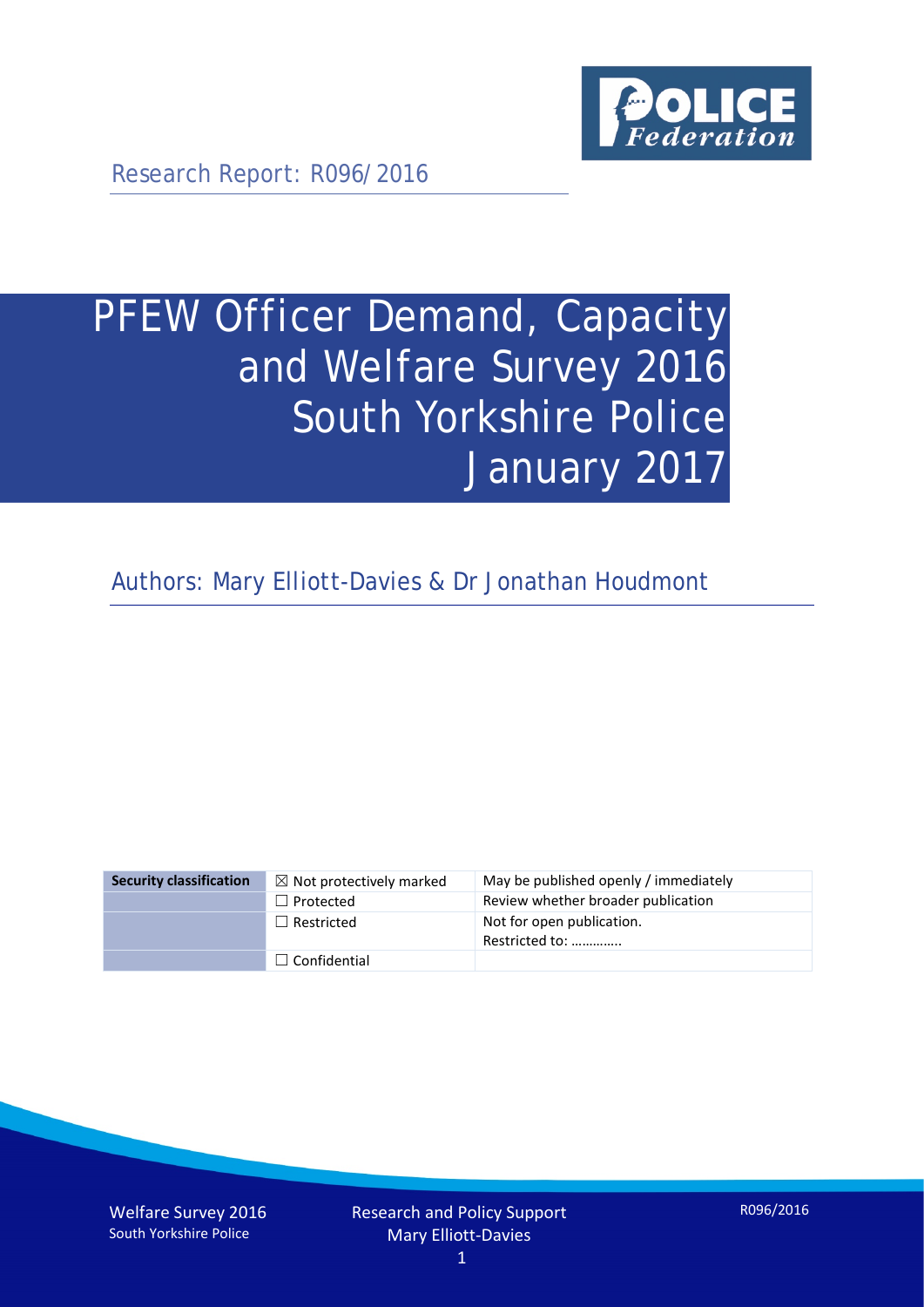# **1. FOREWORD**

#### **INTRODUCTION**

In recent times policing in England and Wales has experienced unprecedented budgetary cuts amount[i](#page-15-0)ng to an 18% real-term reduction since 2010.<sup>1</sup> The impact on police officer numbers has been considerable, with a 14% fall in officer numbers over a seven year period from a high of 143,734 in 2009<sup>[ii](#page-15-1)</sup> to 124,066 in March 2016.<sup>[iii](#page-15-2)</sup> Evidence from a focus group study conducted by the PFEW<sup>[iv](#page-15-3)</sup> highlighted that these reduction's may be having a negative effect on officers individual wellbeing. It was within this context that the 2016 PFEW Officer Demand, Capacity, and Welfare Survey took place.

This report provides a summary of responses to key questions from the 2016 PFEW Officer Demand, Capacity, and Welfare Survey from respondents in **South Yorkshire Police**.

Where appropriate, details of average responses for the police service as a whole are also presented. However, differences between the national and local responses have not been tested statistically and therefore any differences reported are for guidance only and must be treated with caution.

Force rankings have not been included due to the vast range of response rates across forces (2.1% - 34.2%), making comparisons inappropriate without the application of inferential statistics to address the extreme variations in sample sizes (range: 34 -3909). In addition, forces with less than 100 respondents were not provided with a force level report as their sample size was too small to be representative of the force as a whole and may have enabled identification of individuals based on their demographics.

Please be aware that the total number of responses for each item may vary slightly as not all items were answered by all respondents, and all percentages are rounded to the nearest whole number. In addition, the actual differences between any and all groups may be quite small and these details should be considered when interpreting the data.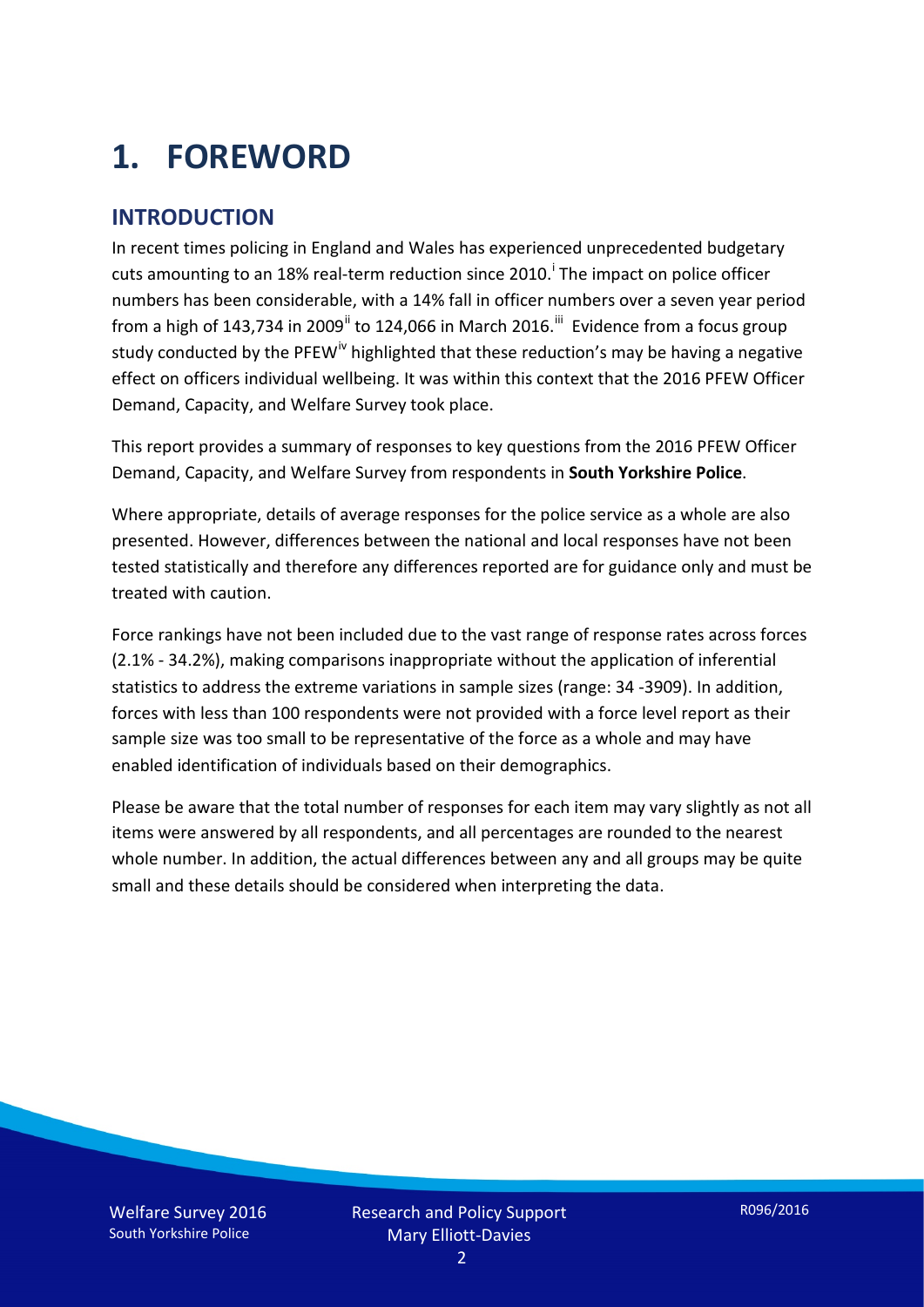#### **RESPONSE RATES AND DEMOGRAPHICS**

Survey responses were gathered over a four-week period in February 2016. All officers of the federated ranks in England and Wales were eligible to participate. Analyses were conducted on a sample of 16,841 responses drawn from all 43 forces across England and Wales.  $^1$  $^1$  The national response rate for the 2016 survey was 14%.

272 responses were received from South Yorkshire Police, representing a response rate of around 11%.<sup>[2](#page-2-1)</sup> The margin of error for this report has been calculated using the size of the sample and the population. At a 95% confidence level, this force report has a 6% margin of error. If the margin of error is less than 5%, it can be considered to be within the normal bounds of academic rigor.<sup>[3](#page-2-2)</sup> If this threshold has not been met, the results from this report must be interpreted with caution.

Overall 1% of respondents (*N*=237) to the survey declined to state which force they belonged to. These responses have been included within the national data but are excluded from force-level analyses.

70% of responses from South Yorkshire Police were received from male officers and 30% of responses were from female officers. In regards to rank, 81% of respondents from South Yorkshire Police were Constables, 15% were Sergeants and 4% were Inspectors or Chief Inspectors. 3% of responses from South Yorkshire Police were received from Black and Minority Ethnic (BME) officers.

-

<span id="page-2-0"></span> $1$  Data were removed where the respondent indicated they were not currently a police officer or they gave implausible answers – for full exclusion criteria, please see Houdmont & Elliott-Davies (2016).<br><sup>2</sup> Based on March 2016 Home Office figures of officer headcount.

<span id="page-2-1"></span>

<span id="page-2-2"></span> $3$  The generally accepted academic standards is a 95% confidence level with a 5% (or less) margin of error.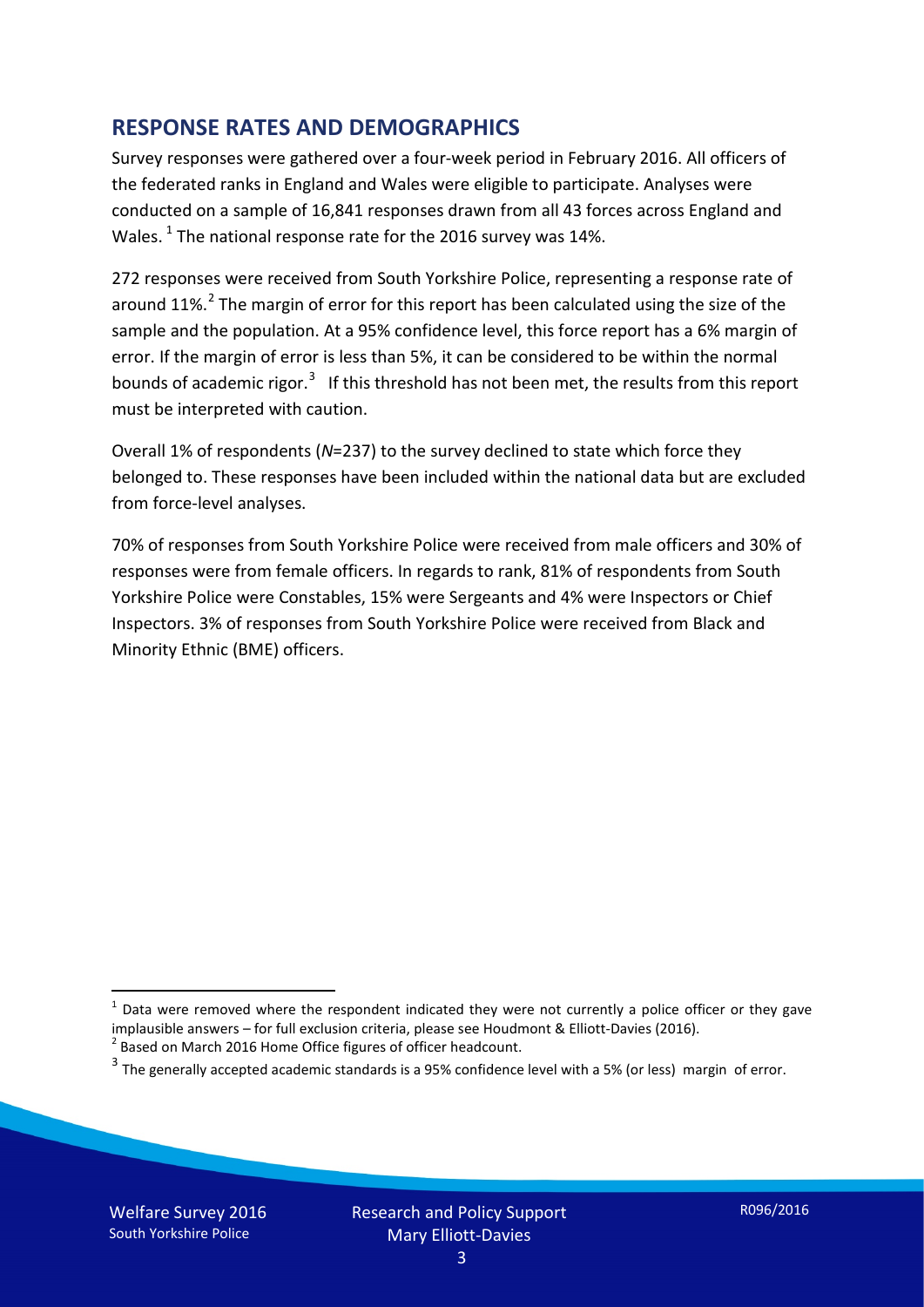# **2. DEMAND**

### **2.1. WORKLOAD**

82% of respondents from South Yorkshire Police told us that their workload is currently too high. This was higher than the proportion of national respondents who reported their workload was too high (66%).

#### **2.2. HSE MANAGEMENT STANDARDS**

The UK Health and Safety Executive published the Management Standards Indicator Tool (MSIT) to assist organisations in the assessment of workers exposure to dimensions of the psychosocial work en[v](#page-15-4)ironment that, if not properly managed, can lead to harm to health.<sup>v</sup> The 25-item version of the MSIT<sup>[vi](#page-15-5)</sup> contains four items that measure job demands.

41% of respondents from South Yorkshire Police told us that they often or always have unachievable deadlines, and 54% that they have to neglect some tasks because they have too much to do. Findings for the MSIT job demand items for South Yorkshire Police are presented in Figure 1 below.



#### *Figure 1. South Yorkshire Police: HSE MSIT Job Demands*

Welfare Survey 2016 South Yorkshire Police

Research and Policy Support Mary Elliott-Davies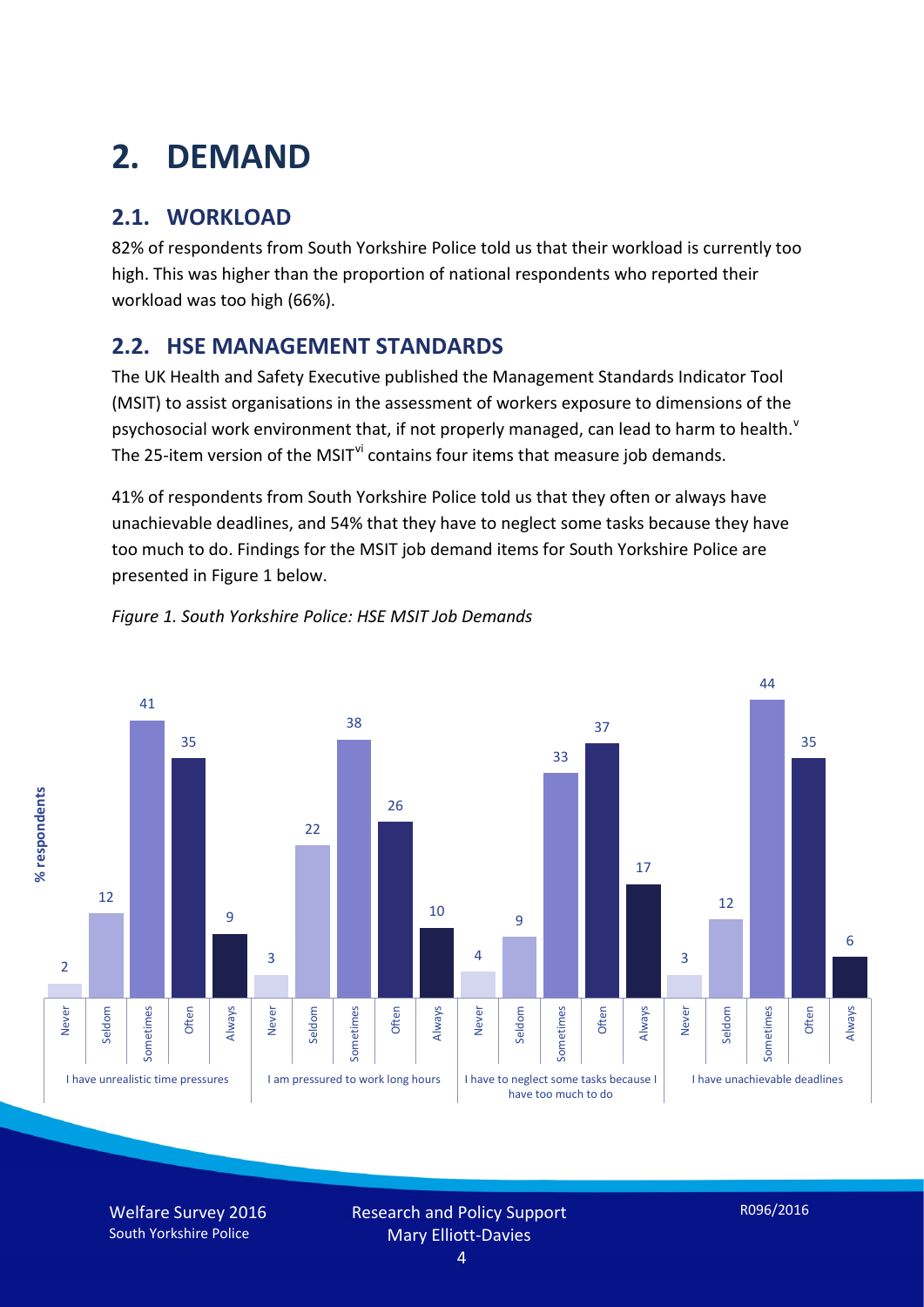#### **2.3. AMOUNT AND PACE OF WORK**

A set of statements were developed for the current study to assess aspects of job demands in regards to the amount and pace of work. Findings for South Yorkshire Police are presented in Figure 2.





81% of respondents from South Yorkshire Police *disagreed* or *strongly disagreed* that they were able to meet all of the conflicting demands on their time and 92% of respondents from South Yorkshire Police *disagreed* or *strongly disagreed* that there are enough officers to manage all the demands made on their team/unit.

Welfare Survey 2016 South Yorkshire Police

% respondents **% respondents**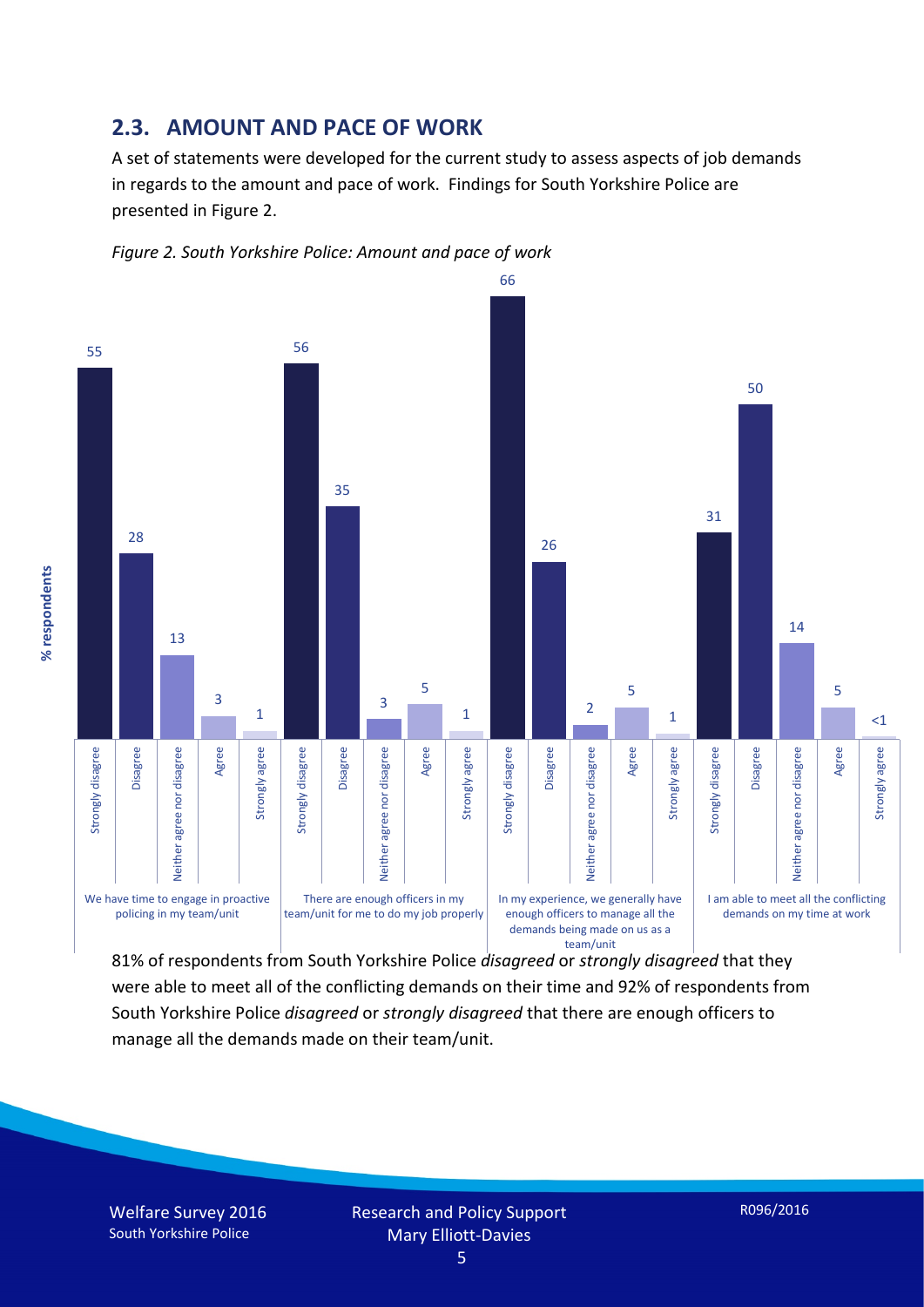# **3. CAPACITY**

#### **3.1. MINIMUM OFFICER STAFFING**

We asked respondents whether or not their team or unit has a minimum officer staffing level and 79% of respondents from South Yorkshire Police indicated that their team or unit had a minimum officer staffing level. Among respondents whose team or unit had a minimum officer staffing level, 29% indicated that this level was achieved *never* or *rarely*.

#### **3.2. OFFICER STAFFING ARRANGEMENTS**

Respondents were asked whether they had been told how officer staffing levels in their team/unit were determined and whether they felt it was effective. 62% of respondents from South Yorkshire Police indicated that they had not been told how officer staffing levels are determined, whilst 82% *disagreed* or *strongly disagreed* that the way officer staffing levels are determined seems to be effective. An additional set of statements were developed for this survey to assess aspects of capacity to meet job demands. Results for South Yorkshire Police are below.



*Figure 3. South Yorkshire Police: Capacity to deal with workload*

Welfare Survey 2016 South Yorkshire Police

Research and Policy Support Mary Elliott-Davies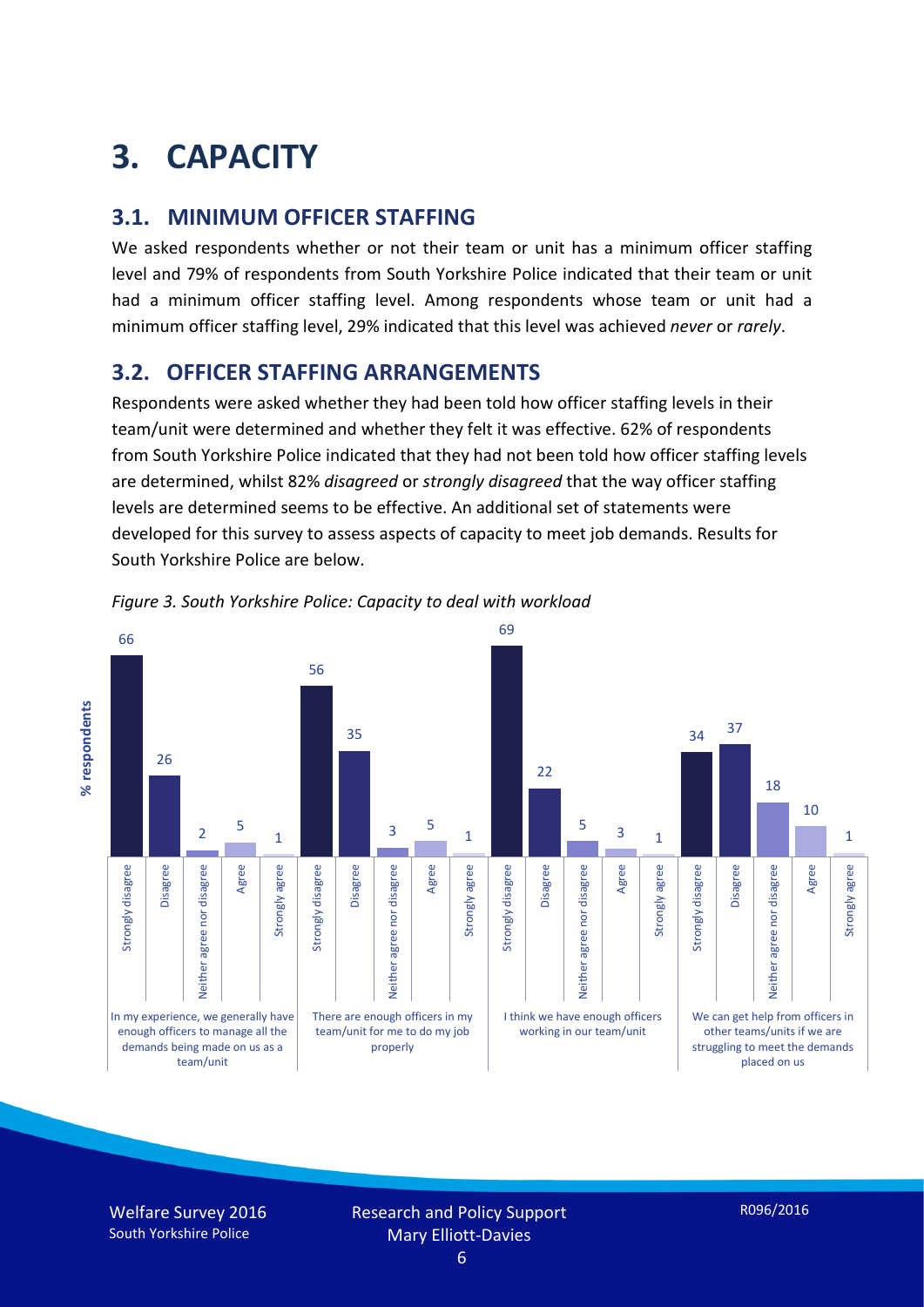## **4. WORK PATTERNS**

#### **4.1. SHIFTS**

Respondents were invited to indicate which of broad shift patterns they typically worked (indicated in Figure 4) and, to the nearest hour, how long their shifts are supposed to last.

7% of respondents from South Yorkshire Police reported their formal shift duration was more than the 8-10 hours advised by the Health and Safety Executive<sup>[vii](#page-15-6)</sup> and the Police Negotiating Board.<sup>[viii](#page-15-7)</sup>



#### *Figure 4. South Yorkshire Police: Shift rotation*

#### **4.2. SINGLE CREWING**

Among respondents from South Yorkshire Police, for whom this item was applicable (*N*=*241*), 64% reported being single crewed either *often* or *always* over the previous 12 month period, this can be compared with 73% of respondents from the national sample.

#### **4.3. BREAKS, REST DAYS AND ANNUAL LEAVE**

55% of respondents from South Yorkshire Police were *never* or *rarely* able to take their full rest break entitlement, and 91% reported having had two or more rest days cancelled in the previous 12 month period.

31% of respondents from South Yorkshire Police told us that they have not been able to take their full annual leave entitlement in the previous 12 month period.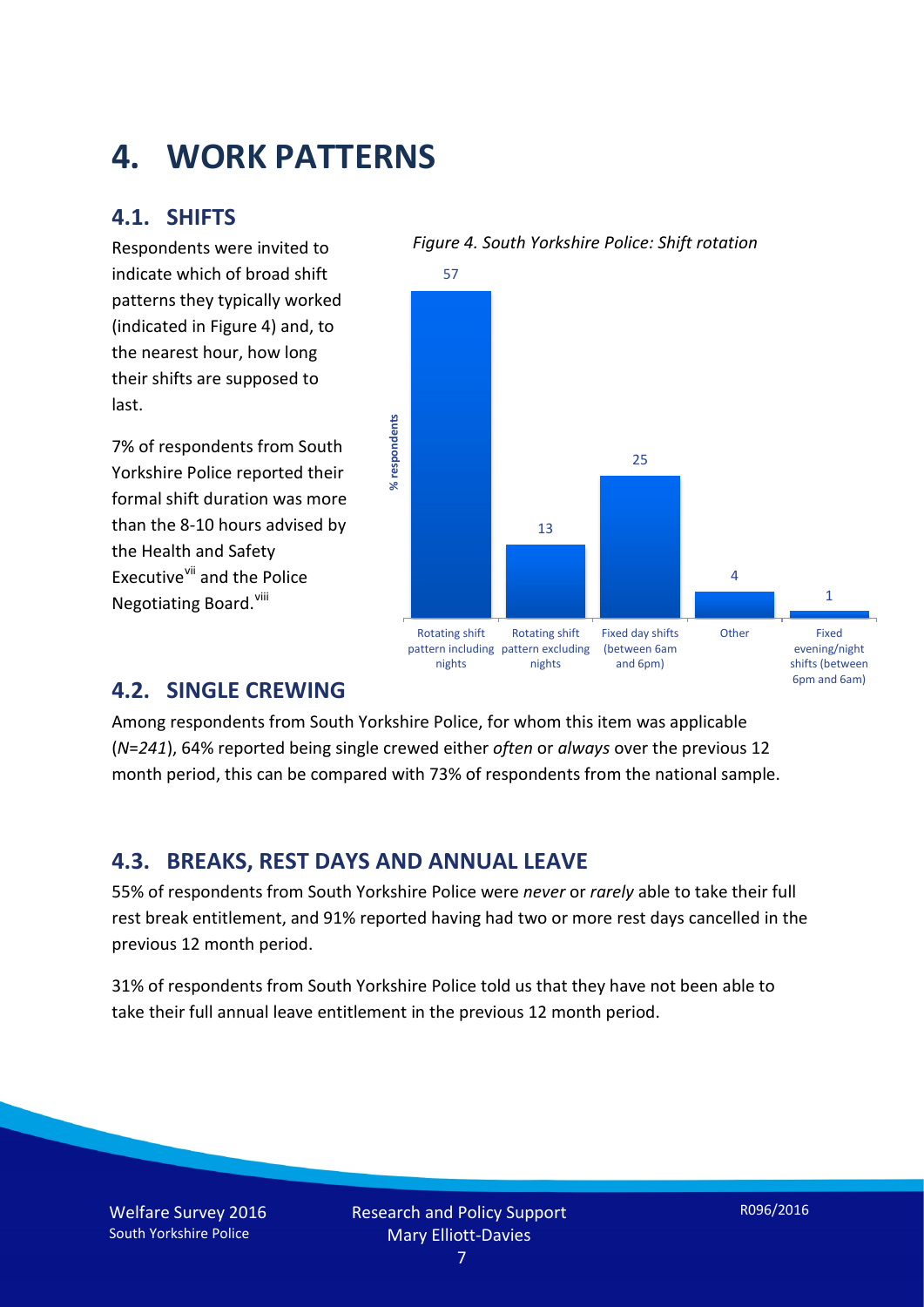# **5. MENTAL HEALTH AND WELLBEING**

#### **5.1. SINGLE ITEM INDICATOR**

A top-level broad overview of mental wellbeing was established using an item that asked respondents to indicate whether they had experienced feelings of stress, low mood, anxiety, or other difficulties with their health and wellbeing over the last 12 months.

81% of respondents from South Yorkshire Police indicated that they had experienced feelings of stress, low mood, anxiety, or other difficulties with their health and wellbeing over the last 12 months. 94% also indicated that these feelings were caused, or made worse by work.

#### **5.2. MENTAL WELLBEING**

Mental wellbeing can be broadly conceptualized as having two dimensions. The first concerns positive affect (i.e. pleasurable aspects of wellbeing such as feelings of optimism, cheerfulness, and relaxation). The second concerns psychological functioning (i.e. such as clear thinking, self-acceptance, personal development, competence, and autonomy).

To investigate mental wellbeing in more detail the two-dimensional structure of mental wellbeing described above was assessed using the short Warwick-Edinburgh Mental Wellbeing Scale.<sup>[ix](#page-15-8)</sup> The use of this scale, which has been widely used in a number of settings, helps us to measure the incidence of wellbeing in the police in a reliable way, allowing credible comparisons. The scale asks individuals to rate their experience during the last two weeks for seven positively framed statements.

Findings for the items for the short Warwick-Edinburgh Mental Wellbeing Scale for South Yorkshire Police are presented in Figure 5 alongside those for the general public.

#### **5.3. HELP SEEKING**

A question was applied to identify those who had ever **sought help** for feelings of stress, low mood, anxiety, or any other difficulties with mental health and wellbeing. Examples of sources of help were provided including GP, occupational health department, psychologist, therapist, and counsellor.

45% of South Yorkshire Police respondents had previously sought help for feelings of stress, low mood, anxiety or other difficulties with their mental health and wellbeing, of which 56% had done so within the last 12 months.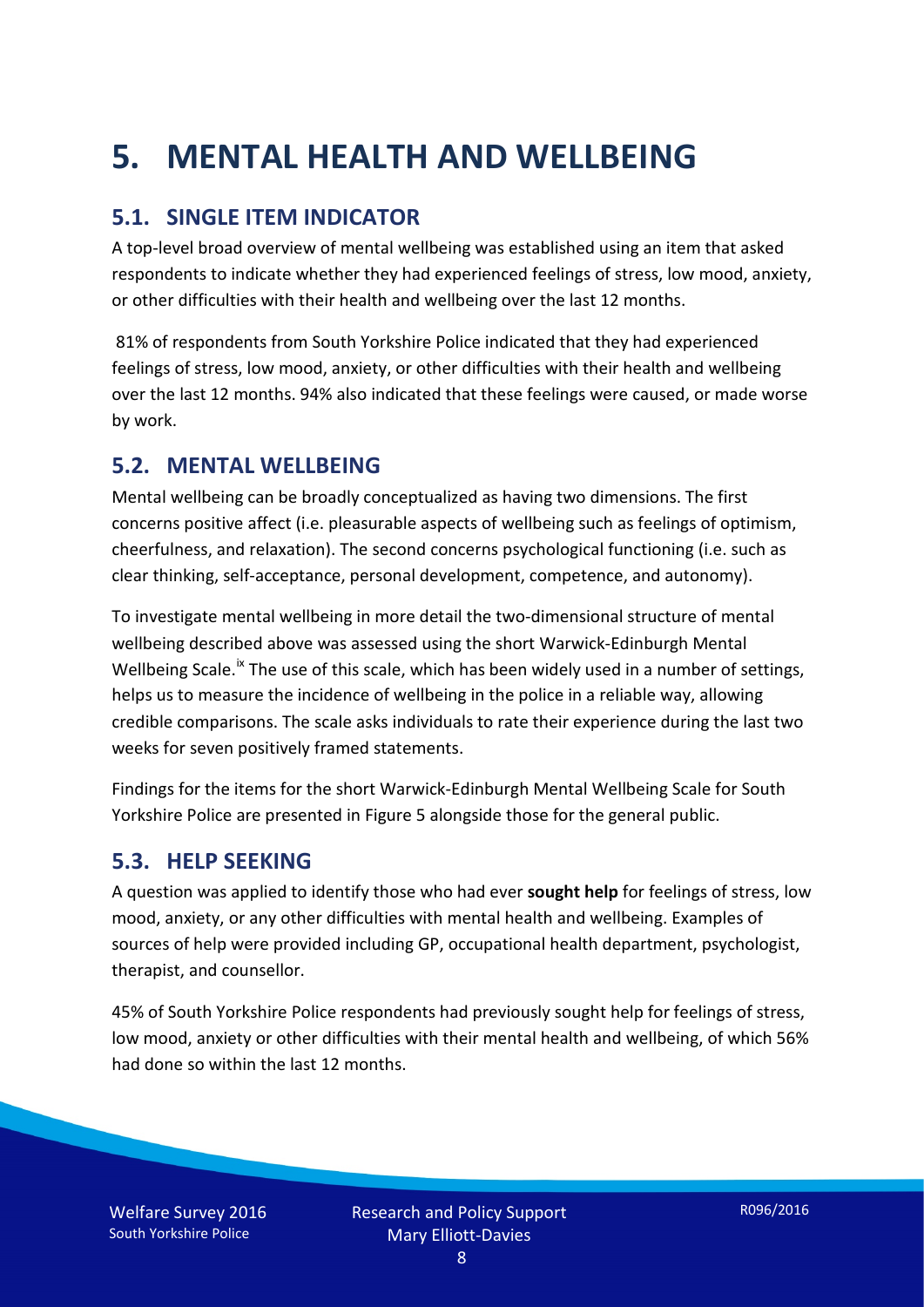



General Population: North West [England] Mental Wellbeing Survey (2012-23) Local Response: PFEW Welfare Survey (2016)

#### **5.4. STRESS**

Work related stress was measured using a single-item measure. 53% of respondents from South Yorkshire Police presented with a non-diagnostic case of work-related stress.<sup>[x](#page-15-9)</sup> Stress outside of work was assessed using an adaptation of the work-related stress measure. 9% of respondents from South Yorkshire Police presented with a non-diagnostic case of stress outside of work.

Welfare Survey 2016 South Yorkshire Police

Research and Policy Support Mary Elliott-Davies

9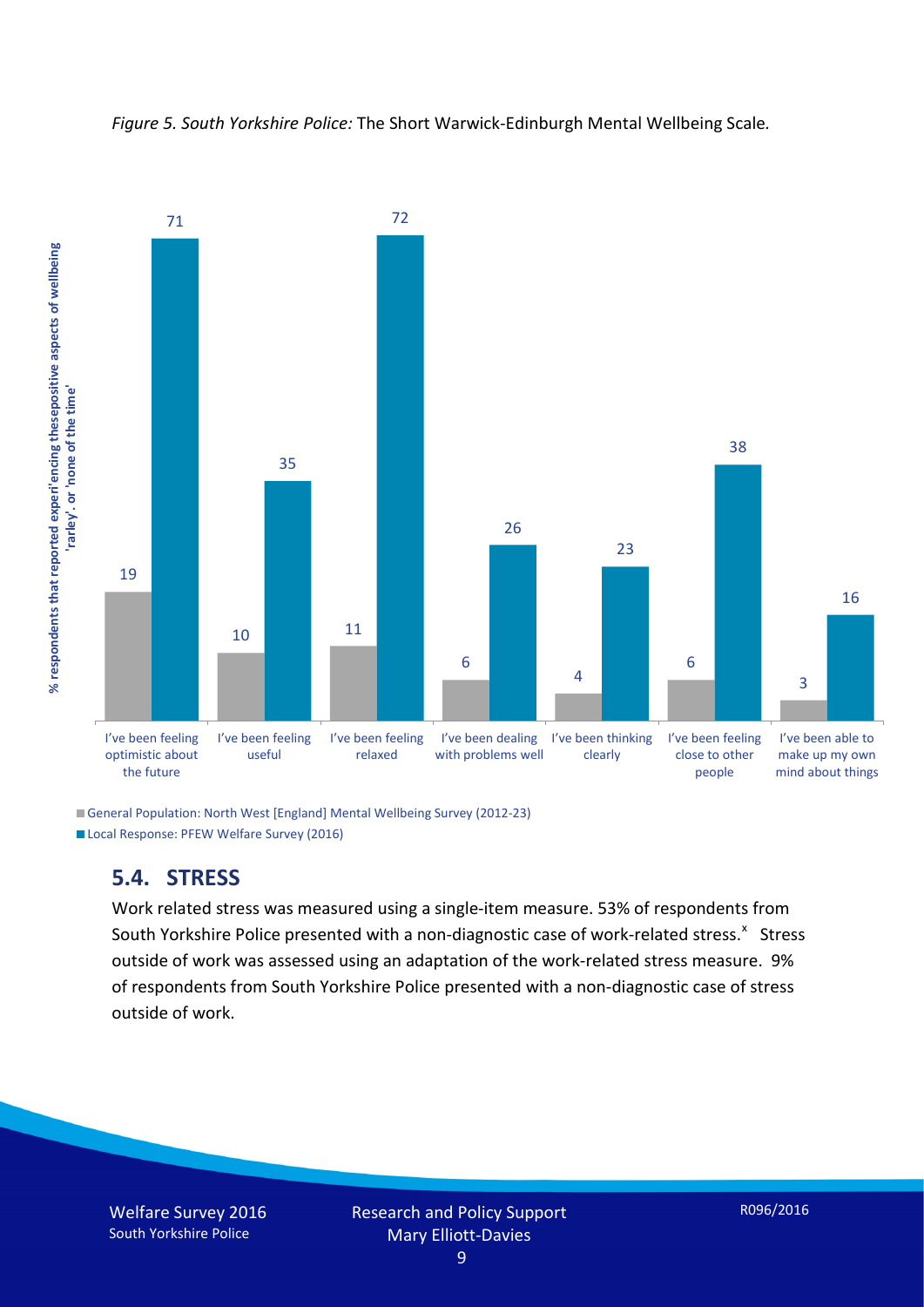# **6. ORGANISATIONAL SUPPORT: MENTAL HEALTH & WELLBEING**

Participants who indicated that they had sought help for difficulties with mental health and wellbeing were presented with additional questions concerning disclosure to a line manager.

#### **6.1. DISCLOSURE**

71% of respondents reported that they had disclosed seeking mental health and wellbeing support to their line managers.

#### **6.2. REASONS FOR NON-DISCLOSURE**

Respondents who did not disclose that they were seeking mental health and wellbeing support were asked to indicate why. Findings are presented in Figure 6 below. Respondents were able to cite as many reasons as applicable.





Reasons for non-disclosure

#### **D**Other

- I didn't want to be treated differently (in a negative way)
- I It wasn't affecting my work so I didn't feeli like I needed to
- I thought it would negatively affect my opportunities for promotion and/or specialisation
- I was worried that my other colleagues would find out

Welfare Survey 2016 South Yorkshire Police

## Research and Policy Support Mary Elliott-Davies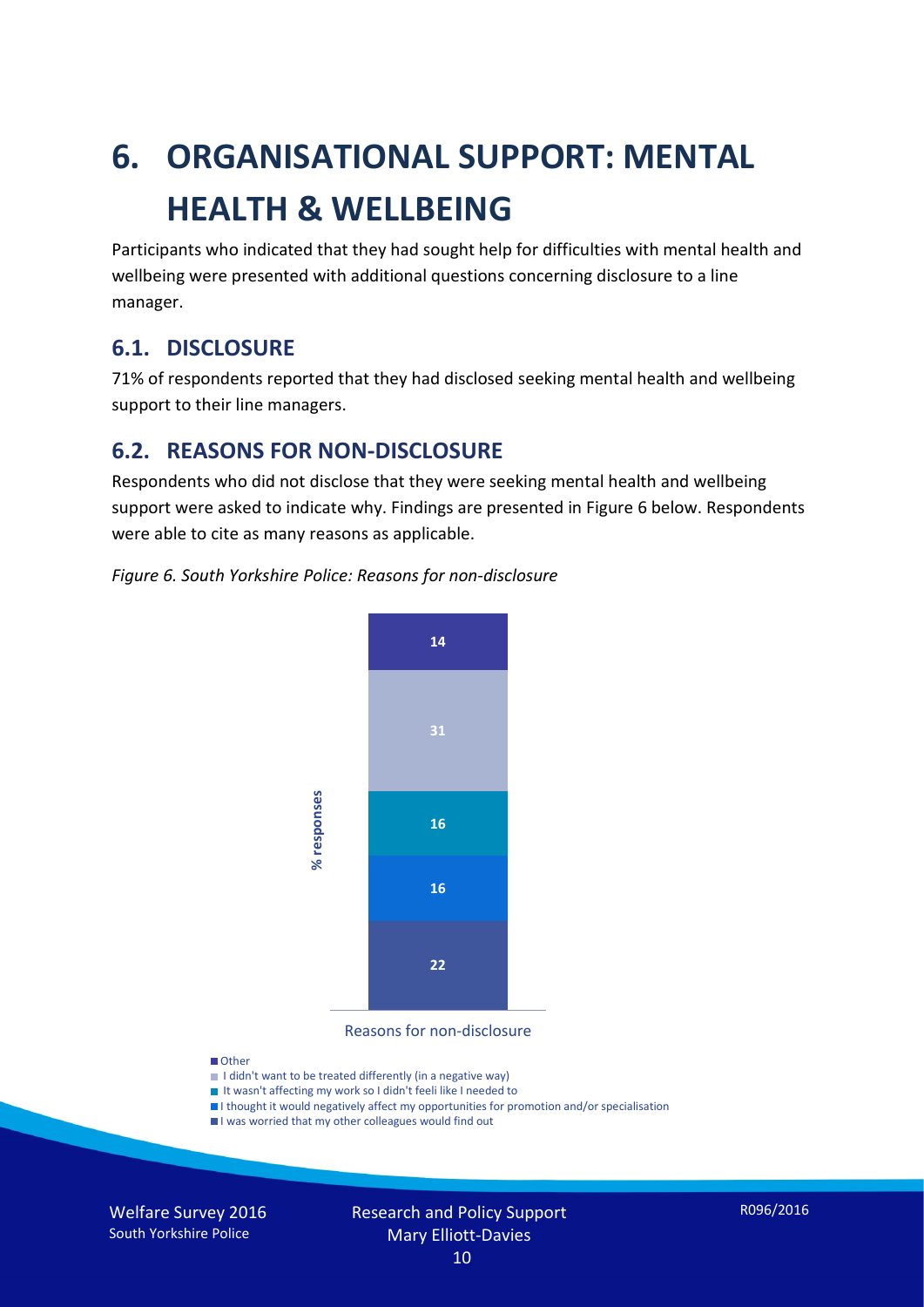#### **6.3. LOCAL ATTITUDES TO MENTAL HEALTH AND WELLBEING**

All respondents were asked about the attitude of the police service towards mental health and wellbeing. Nationally, these were found to be fairly negative. Figure 7 below shows the perception reported by respondents from South Yorkshire Police.



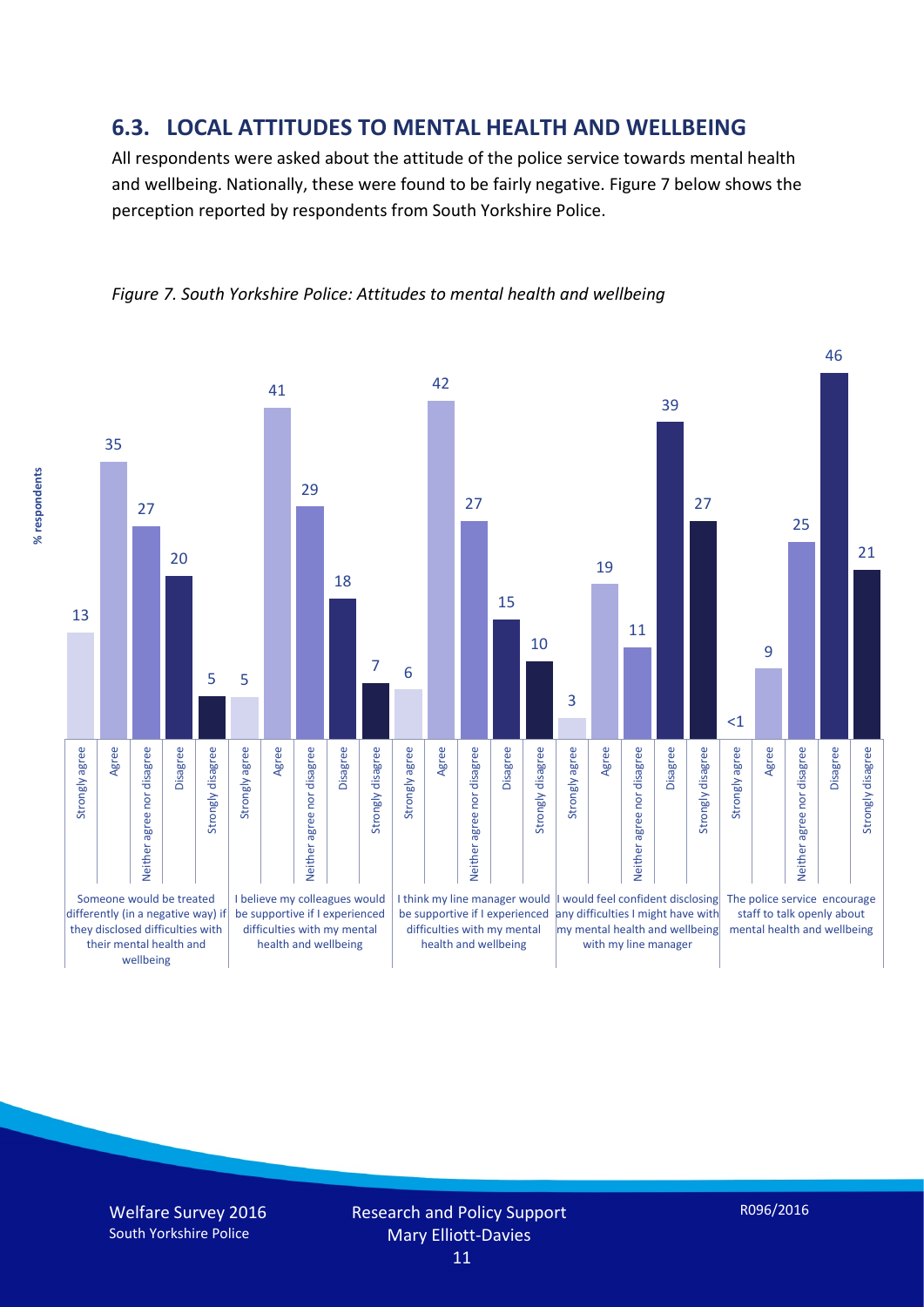# **7. ABSENCE BEHAVIOUR**

## **7.1. ABSENCE**

51% of respondents from South Yorkshire Police reported one or more days of sickness absence and 38% of respondents indicated that at least one day of their sickness absence was attributable to stress, depression, or anxiety.

### **7.2. PRESENTEEISM AND LEAVEISM**

Presenteeism is the act of attending work while ill. This has been shown to be associated with subsequent health decline, particularly in relation to burnout, $x_i$  and can to lead to elevated absenteeism.<sup>[xii](#page-16-1)</sup> Moreover, evidence suggests that presenteeism can compound the effects of the initial illness and negatively influence job satisfaction, resulting in negative job attitudes and withdrawal from work.<sup>[xiii](#page-16-2)</sup>

Leaveism is a recently coined term to describe hidden sickness absence and work undertaken during rest periods including using allocated time off such as annual leave entitlements to take time off when they are in fact unwell. Findings for South Yorkshire Police are presented in Figure 8 below.



#### *Figure 8. South Yorkshire Police: Absence behaviours*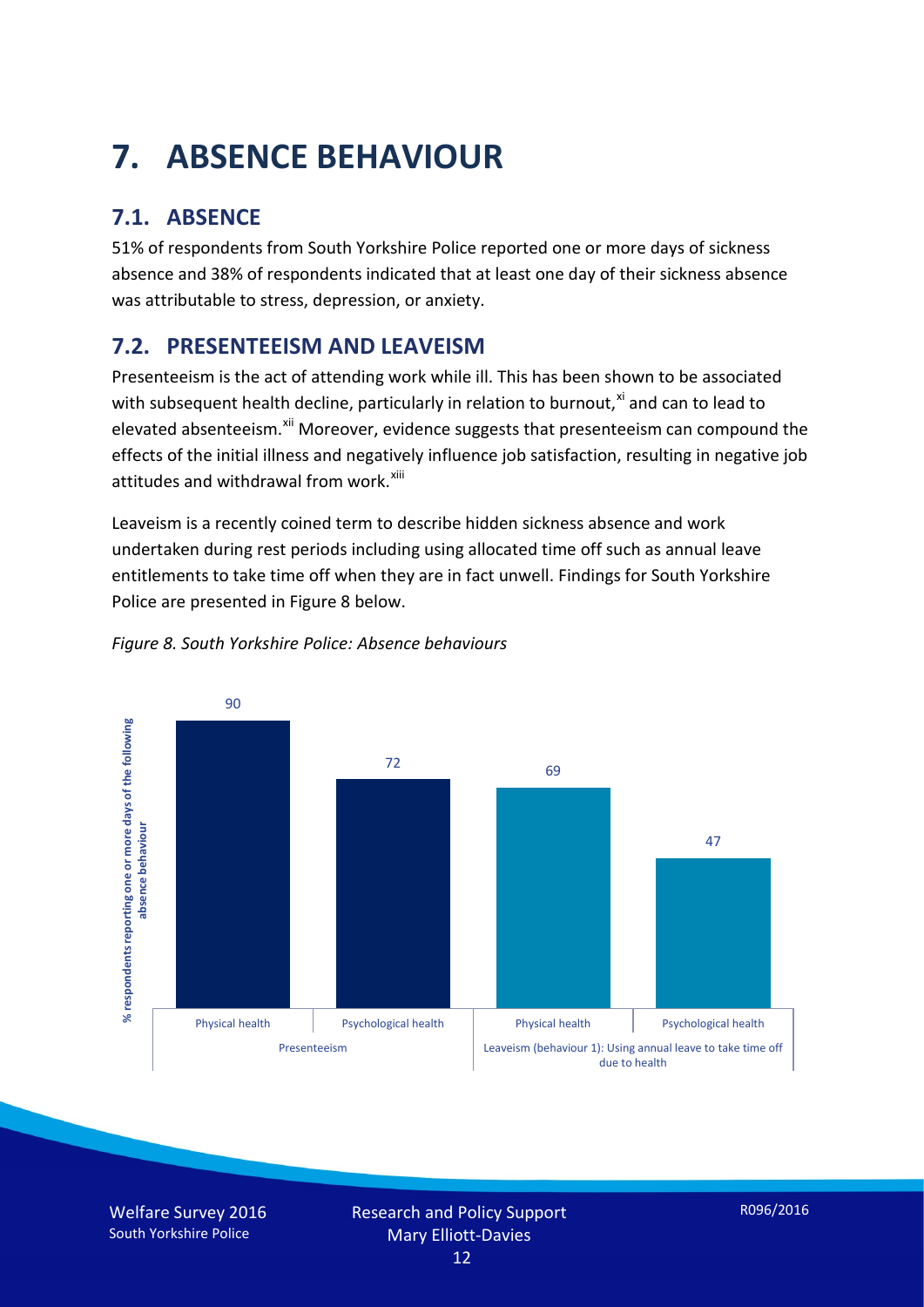# **8. ACCIDENTS, VIOLENCE AND INJURIES**

### **8.1. VIOLENCE**

% respondents **% respondents** Verbal and physical violence was assessed using four questions regarding how often officers received verbal insults, verbal threats, unarmed physical attacks, and attacks with a weapon from members of the public over the previous 12 months. Findings are presented in Figure 9 below.

*Figure 9. South Yorkshire Police: Frequency of verbal and physical violence from members of the public* 64

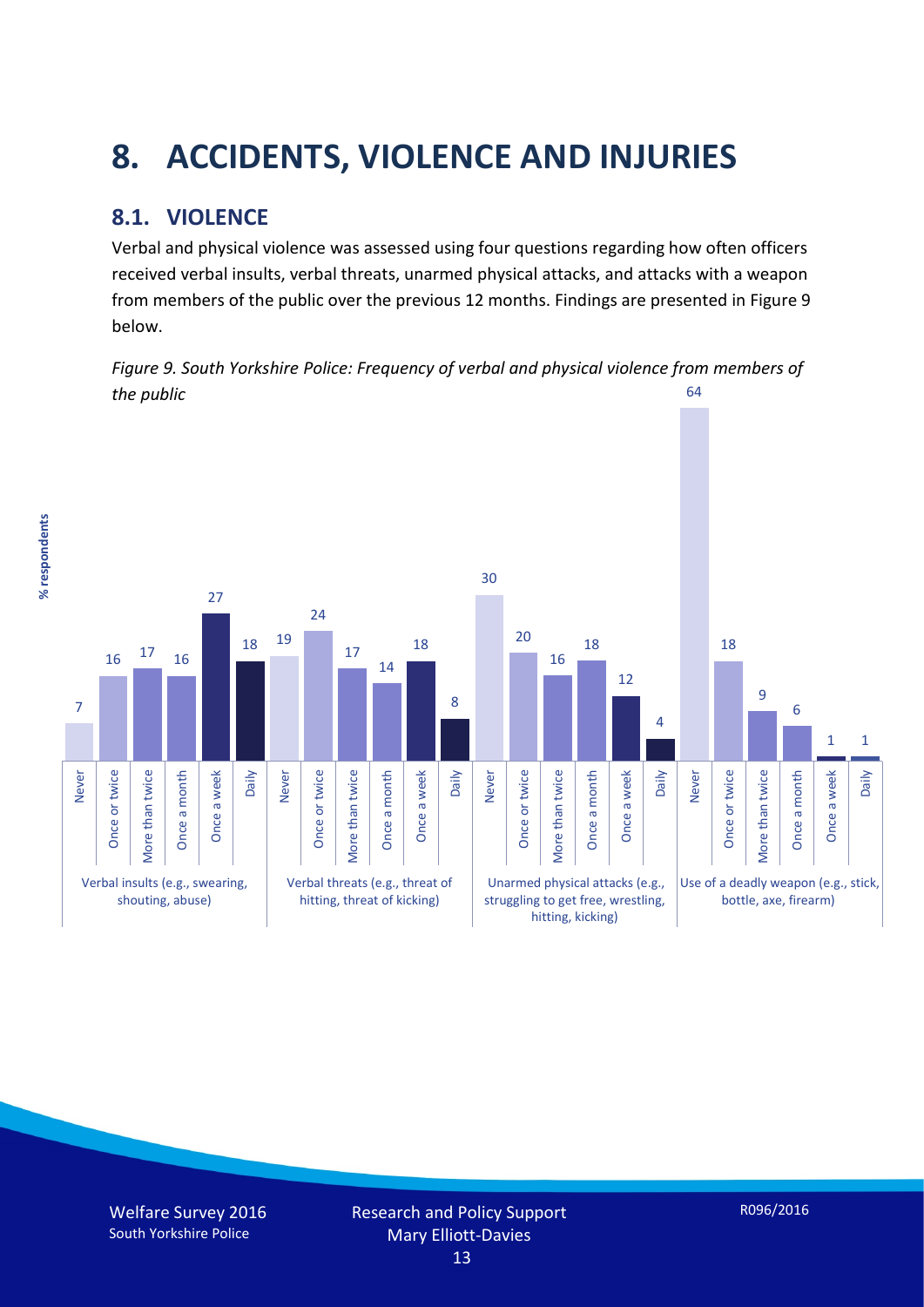#### **8.2. INJURIES DUE TO ACCIDENTS AND VIOLENCE**

23% of South Yorkshire Police respondents reported that they had suffered one or more injuries that required medical attention as a result of **work-related violence** in the last year – losing more than 123 days in sickness absence. Whilst 32% of South Yorkshire Police respondents also reported that they had suffered one or more injuries that required medical attention as a result of **work-related accidents** in the last year – losing more than 333 days in sickness absence.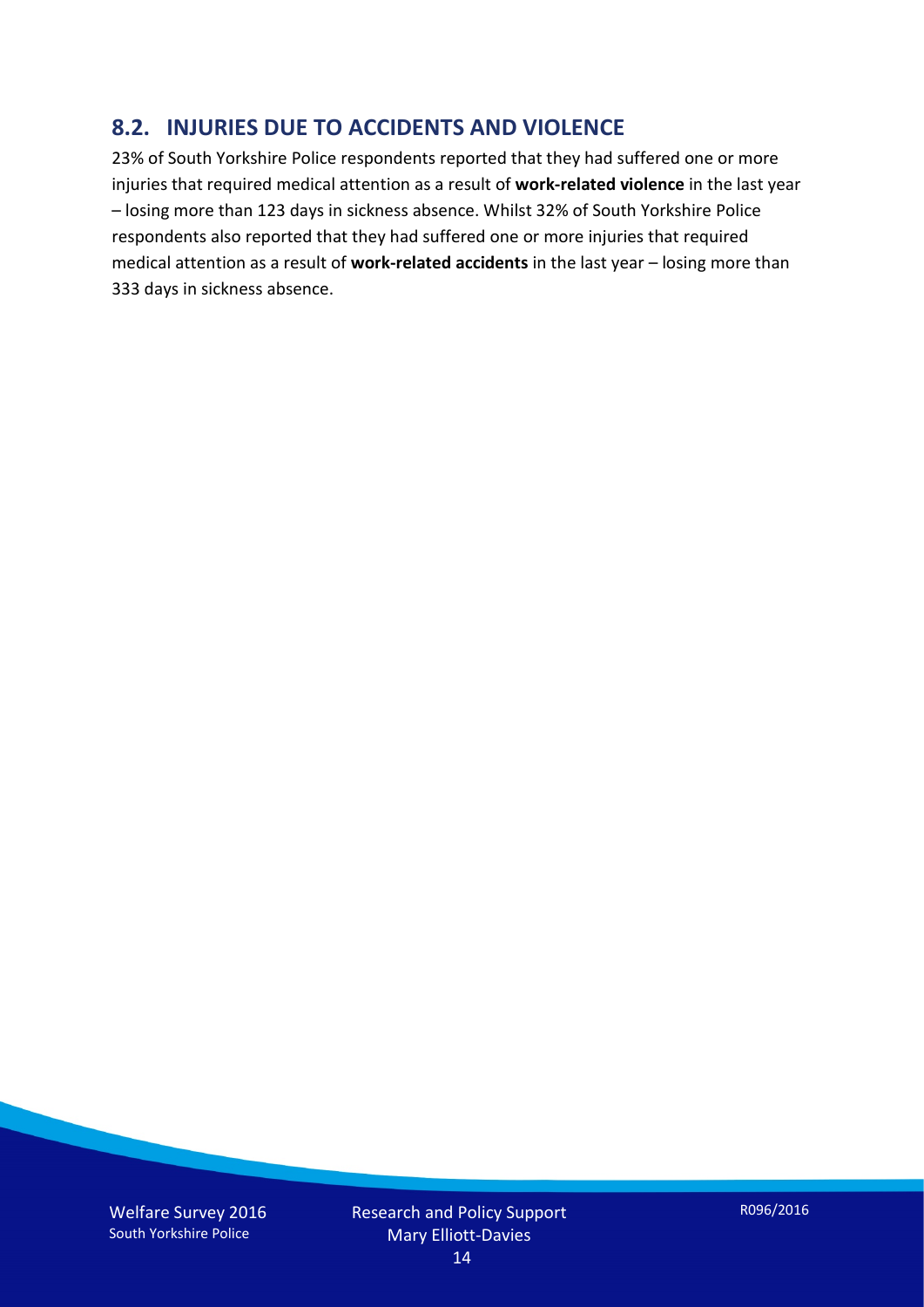## **9. Notes for JBBs**

Additional findings from the 2016 welfare survey are available on request from the Research and Policy department.

The findings of the survey can also be broken down in more detail in terms of different demographic groups, such as rank, role or length of service. However please be aware that we can only go into a certain level of detail with this demographic data in order to preserve respondents' confidentiality.

JBBs wishing to obtain further information can contact Mary Elliott-Davies [\(mary.elliott](mailto:mary.elliott-davies@polfed.org)[davies@polfed.org\)](mailto:mary.elliott-davies@polfed.org) to discuss their requirements. The Research and Policy Department only has one member of staff responsible for these data requests therefore please bear this in mind when contacting the team.

All other interested parties should speak to their local JBB in the first instance.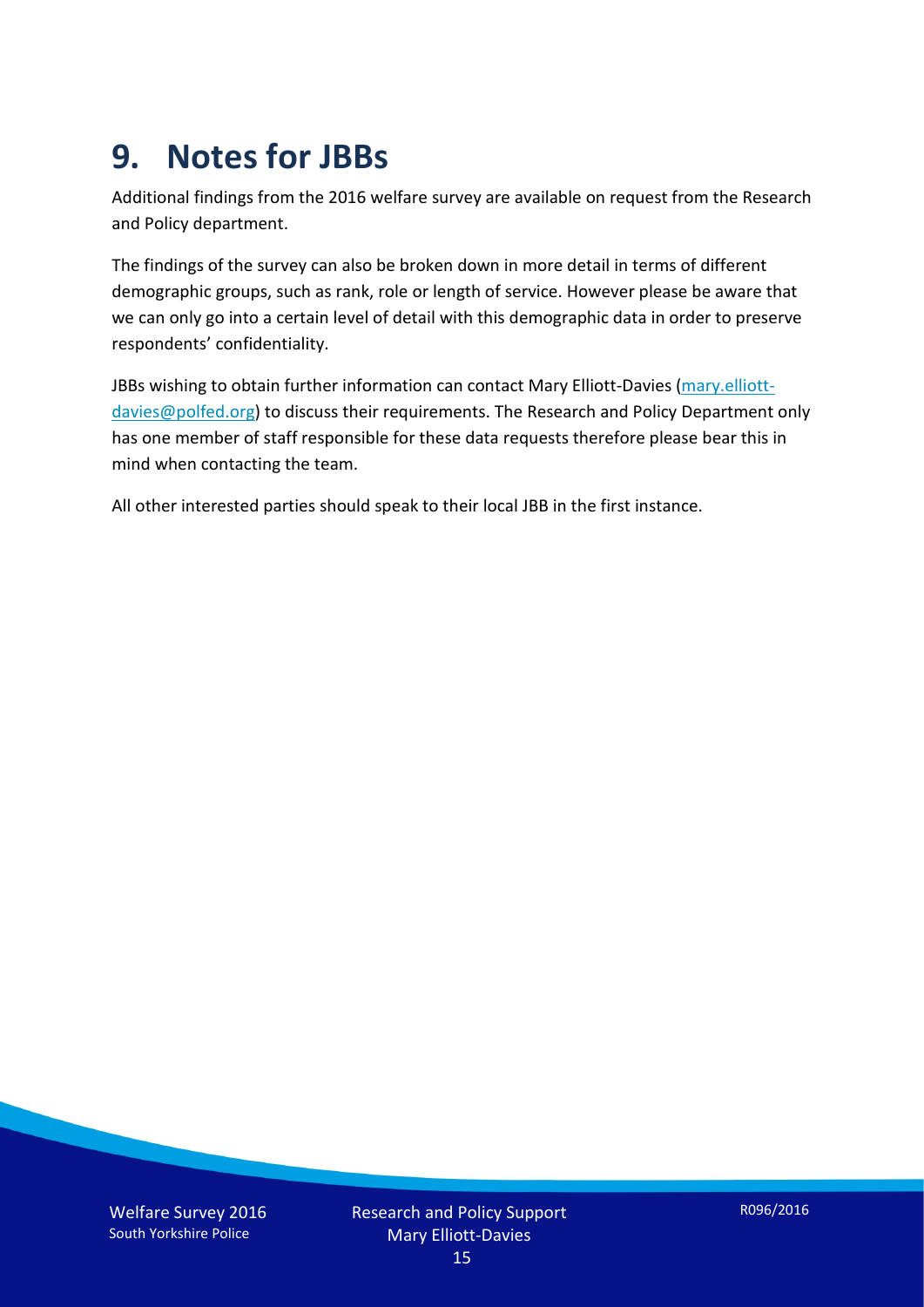# **10. REFERENCES**

<span id="page-15-0"></span>i National Audit Office (2015). Financial Sustainability of Police Forces in England and Wales. Retrieved September 12, 2016, fro[m https://www.nao.org.uk/wp](https://www.nao.org.uk/wp-content/uploads/2015/06/Financial-sustainability-of-police-forces.pdf)[content/uploads/2015/06/Financial-sustainability-of-police-forces.pdf](https://www.nao.org.uk/wp-content/uploads/2015/06/Financial-sustainability-of-police-forces.pdf)

<span id="page-15-1"></span><sup>ii</sup> Home Office (2010). Police Service Strength: England and Wales, 31 March 2010. Retrieved September 12, 2016, from [https://www.gov.uk/government/uploads/system/uploads/attachment\\_data/file/115745/hosb1410](https://www.gov.uk/government/uploads/system/uploads/attachment_data/file/115745/hosb1410.pdf) [.pdf](https://www.gov.uk/government/uploads/system/uploads/attachment_data/file/115745/hosb1410.pdf)

<span id="page-15-2"></span><sup>iii</sup> Home Office (2016). Police Workforce, England and Wales, 31 March 2016. Statistical Bulletin 05/16. Retrieved September 12, 2016, fro[m https://www.gov.uk/government/statistics/police](https://www.gov.uk/government/statistics/police-workforce-england-and-wales-31-march-2016)[workforce-england-and-wales-31-march-2016](https://www.gov.uk/government/statistics/police-workforce-england-and-wales-31-march-2016)

<span id="page-15-3"></span><sup>iv</sup> Elliott-Davies, M., Donnelly, J., Boag-Munroe, F., & Van Mechelen, D. (2016). 'Getting a battering' The perceived impact of demand and capacity imbalance within the Police Service of England and Wales: A qualitative review. The Police Journal, 89, 2, 93-116.

<span id="page-15-4"></span><sup>v</sup> Cousins, R., Mackay, C., Clarke, S., Kelly, C., Kelly, P., & McCaig, R. (2004). 'Management Standards' and work-related stress in the UK: Practical development. *Work & Stress, 18*, 113–136; Mackay, C., Cousins, R., Kelly, P., Lee, S., & McCaig, R. (2004). 'Management Standards' and work-related stress in the UK: Policy background and science. *Work & Stress, 18*, 91–112.

<span id="page-15-5"></span>vi Edwards, J., & Webster, S. (2012). Psychosocial risk assessment: Measurement invariance of the UK Health and Safety Executive's Management Standards Indicator Tool across public and private sector organizations. *Work & Stress, 26*, 130–142

<span id="page-15-6"></span>vii HSE.(2006).Managing shift work: *Health and Safety Guidance*. HSE Books, HSG256, ISBN 9780717661978, Crown Copyright.

<span id="page-15-7"></span>viii Home Office. (2010). Guidance on Variable shift arrangements for police officers [PNB circular] 016-2010.

<span id="page-15-8"></span><sup>ix</sup> Stewart-Brown, S., Tennant, A., Tennant, R., Platt, S., Parkinson, J., & Weich, S. (2009). Internal construct validity of the Warwick-Edinburgh Mental Well-being Scale (WEMWBS): A Rasch analysis using data from the Scottish Health Education Population Survey. *Health and Quality of Life Outcomes, 7*: 15.

<span id="page-15-9"></span>x Smith, A., Johal, S., Wadsworth, E., Davey Smith, G., & Peters, T. (2000). The Scale of Perceived Stress at Work: The Bristol Stress and Health at Work Study. Contract Research Report 265/2000. Sudbury: HSE Books.